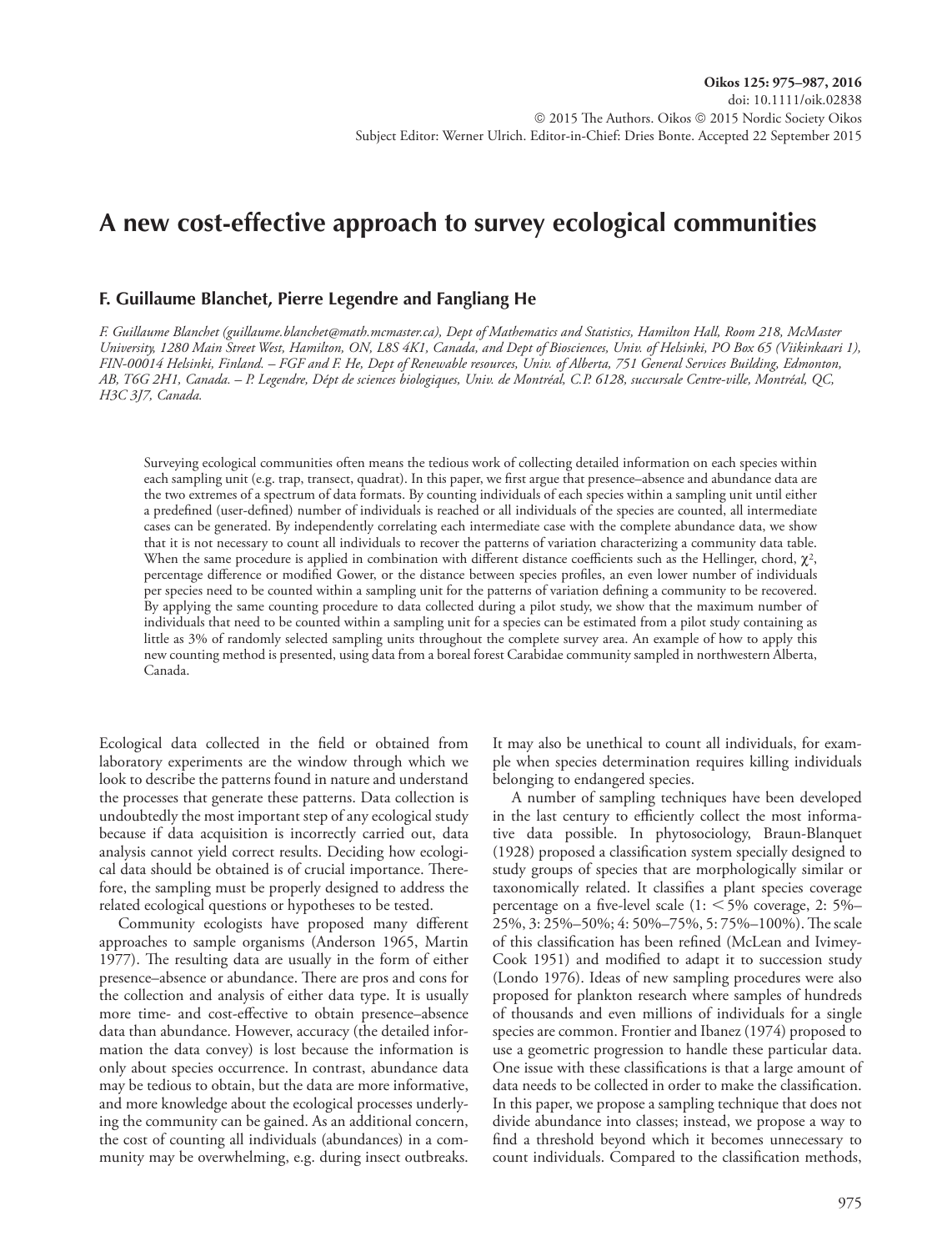the main advantage of our approach is that it is more costeffective because large abundances of a species in a sampling unit do not need to be fully counted, thus reducing the time devoted to sampling.

Often, individuals of a species are clustered in space or through time. Aggregation of species in space may be the result of animal behaviour, dispersal limitation, or environmental patchiness to which organisms respond (Legendre and Fortin 1989). Through time, species succession and reproductive cycles may also generate clustered patterns (Legendre and Legendre 2012, chapter 12). Clustered patterns of species in space or time usually produce lower  $\alpha$ diversity, compared to species that are randomly or regularly distributed (He and Legendre 2002). If species are aggregated, they are generally found in large abundances in some sampling units (SUs) if the size of a cluster is smaller than or equal to that of a SU. When highly aggregated species are sampled, many individuals are found only in one or a few SUs. In that instance, the information lost by recording only presence–absence data can be very important. The ecological processes that control the abundance of a species may be quite different from the ones controlling its occurrence. As such, if only the presence–absence level is considered for a highly aggregated species, the information lost may be important to understand several ecological aspects of that species. This suggests that both presence–absence and abundance data are important to fully understand the factors influencing the distributions of species. A more complete debate of the importance of accounting for both presence– absence and abundance data in community studies is presented in Blanchet et al. (2014). In this paper, we propose a more cost-effective approach for collecting abundance data.

We first examined whether counting all individuals of a species in each SU is necessary to detect the distribution patterns characterizing a community. To that end, we studied how abundance distributions and aggregation influence the number of individuals of a species found in a SU. We then devised a method to determine a counting threshold, which is the maximum number of individuals per species that needs to be counted within a SU to extract sufficient information to correctly estimate the multivariate variation structure of the community as if all individuals had been counted. Regardless of the species considered, when the counting threshold is reached within a SU, the variation pattern of a community should be similar to that obtained after complete counts.

We constructed an example explaining the counting procedure we are proposing. Table 1 (top) shows the complete abundance of five fictitious species in two SUs. All individuals were counted to obtain these data. Assuming that the patterns defining this fictitious community are apparent if an arbitrary counting threshold of 8 individuals was used, the resulting community data would be the one presented in Table 1 (bottom). Whenever there are 8 or more individuals for a species in a SU, a count of 8 is recorded. For abundances smaller than 8, the total counted abundance is recorded. The counting threshold is thus applied for a species counted in a SU, which means for each cell of a community matrix.

The counting method proposed in this paper aims at finding a balance between presence–absence and abundance

Table 1. Fictitious example illustrating the counting procedure proposed in this paper.

|                    | Complete abundance                                      |                      |                                                   |                                                   |     |  |  |  |  |
|--------------------|---------------------------------------------------------|----------------------|---------------------------------------------------|---------------------------------------------------|-----|--|--|--|--|
|                    |                                                         |                      | Species A Species B Species C Species D Species E |                                                   |     |  |  |  |  |
| Sampling<br>unit 1 | $\Omega$                                                | $\overline{2}$<br>10 |                                                   | 100                                               | 900 |  |  |  |  |
| Sampling<br>unit 2 | 500                                                     | 100                  | 9                                                 |                                                   | 3   |  |  |  |  |
|                    | After reaching a counting threshold of<br>8 individuals |                      |                                                   |                                                   |     |  |  |  |  |
|                    |                                                         |                      |                                                   | Species A Species B Species C Species D Species E |     |  |  |  |  |
| Sampling<br>unit 1 | $\Omega$                                                | $\mathfrak{D}$       | 8                                                 | 8                                                 | 8   |  |  |  |  |
| Sampling<br>unit 2 | 8                                                       | 8                    | 8                                                 |                                                   | 3   |  |  |  |  |

data that maximizes cost-efficiency when surveying ecological communities. The goal of this paper is to present a new, efficient way of obtaining data to study species communities. Because abundance and aggregation patterns can vary in many ways, our aim is not to find a universal counting threshold that applies to all communities. Rather, we propose the counting procedure presented in the previous paragraph, which can be used to determine the optimal counting threshold for any particular community of interest. The proposed procedure is validated using simulations. To illustrate how this procedure can be applied to real ecological data, we implemented it for a boreal forest Carabidae assemblage sampled in northwestern Alberta, Canada.

#### **From presence–absence to abundance**

Presence–absence and full abundance data are two extremes of a spectrum of data formats characterizing composition and distribution of communities. Intermediate cases can be found by counting individuals of each species within a SU until either a predefined (user-defined) counting threshold is reached or all individuals of a species within the SU are accounted for (see the example in Table 1). By sequentially increasing the counting threshold from one to the largest number of individuals for a species found within a SU, all intermediate cases can be studied from presence–absence to full abundance data. We will refer to the case where all individuals are counted as the 'complete-abundance' count while all cases with counts of fewer individuals will be referred to as 'partial-abundance' counts.

In this paper we consider that a species is abundant if it is found with high abundance in at least one SU. As a rule of thumb, we consider the abundance of a species to be high if there are more individuals than the number of SUs. Conversely, a scarcely distributed species (or scarce species) can potentially be found in many SUs but its abundance is low in all SUs. Given these definitions, modest variations in abundance do not generally influence the interpretation of the patterns of variation of the abundant species but can importantly impact on the interpretation of the scarce species. Based on this premise, use of partial-abundance instead of complete-abundance counts can effectively produce information about scarce species while the associated loss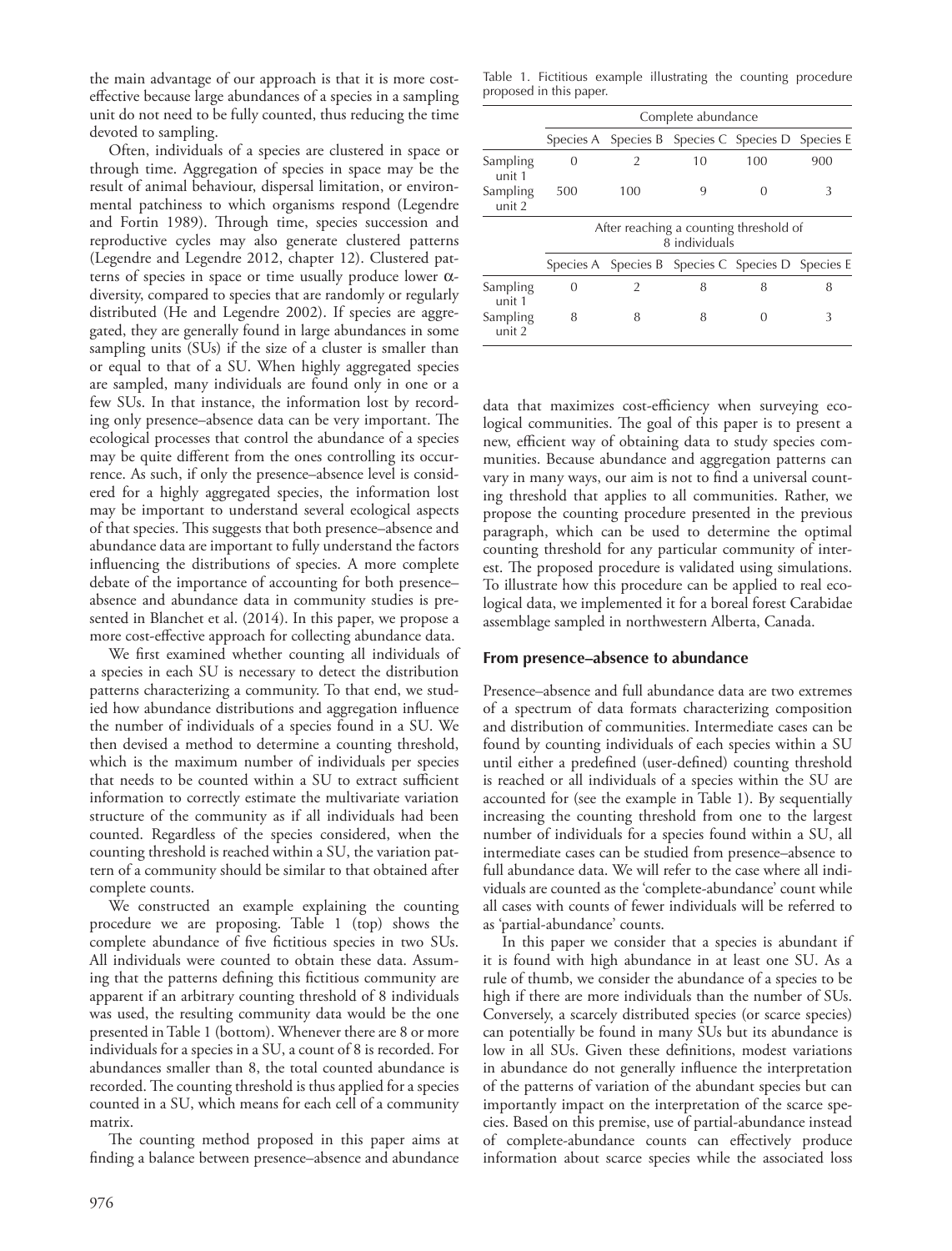of information for common species may be largely inconsequential to understanding community variation patterns. Note that this does not mean that common species are not important in community ecology; it rather reflects the fact that variations in abundance affect common species much less than scarce ones. The challenge, therefore, is to find the lowest counting threshold that efficiently and accurately allows the description of the variation patterns of a community.

#### **Simulating ecological communities**

Species-abundance distributions (SAD) and patterns of spatial or temporal aggregation of species vary among communities. To evaluate how these two components influence the efficiency of partial-abundance data for characterizing patterns of variation in a community, we simulated community matrices comprised of 100 SUs and 50 species. Sample size and species richness should not influence the counting threshold required for community patterns to be accurately characterized because these two components do not affect the spatial or temporal aggregation patterns of species or the positively skewed abundance distribution typical of ecological communities.

In our simulations, the species abundances in the community ranged from 1 to 500 individuals (Fig. 1a). A probability was given to each abundance value following a lognormal distribution (Preston 1948) with a standard deviation of 5; this was the smallest value for which a community could be generated where at least one individual of any species was found in all 100 SUs of the community matrix. Because  $\chi^2$ based ordination methods commonly used in community ecology (e.g. principal component analysis after  $\chi^2$  transformation of the data and correspondence analysis) have trouble handling situations where SUs are found with no individuals for any species, we did not simulate these cases.

For each species of a simulated community, the spatial position of each individual was specified using a Matérn cluster point process (Illian et al. 2008), which depends on 1) a homogeneous Poisson process that characterizes the number and position of cluster centres (black points in Fig. 1d), 2) the average number of individuals within each cluster, and 3) the radii of clusters in space. In our simulation, the intensity of the Poisson process was defined by random selection of an integer value between 1 and the species abundance previously obtained from the lognormal distribution (Fig. 1b–c). This allowed the species to present spatial patterns ranging from aggregated into one patch (when the intensity of the Poisson process was 1) to randomly dispersed where each individual forms a separate spatial cluster (when the intensity of the Poisson process is the number of individuals in a species).

The average number of individuals within each cluster was obtained by dividing the abundance chosen from the lognormal distribution by the intensity of the Poisson process, which on average was the number of clusters generated. Individuals within each spatial cluster were uniformly distributed (Fig. 1b–d).

Cluster radii were generated as described in the caption of Fig. 1. The radii of the spatial clusters were used as surrogates for aggregation levels because each radius define the zone of influence of a cluster. Because clusters can overlap, patches

of individuals may have different shapes and sizes (Fig. 1d). A variety of spatial patterns can thus be generated, even if the radii of all clusters were the same, when individuals of a species are grouped into more than one cluster. Unlike the number of clusters and the species abundance, which are related to each other in the Matérn cluster process, the cluster radii are chosen independently.

Because the Matérn cluster process is a random process, the total number of individuals of a simulated species varied around the abundance value defined in the first step of the simulation procedure. We inspected the abundance patterns of all simulated communities to ensure that the random variations resulting from the Matérn cluster process did not make the resulting abundance distributions diverge markedly from the reference lognormal SAD defined in the first step of the simulation. The random variations introduced by the Matérn cluster process only had minor influence on the abundance distributions, hence they did not affect the following steps of the simulations.

We generated a first set of communities where the range of aggregation was broad and another in which individuals were highly aggregated (Table 2). For all species in each set of communities, cluster radii were randomly sampled from a uniform distribution within the range of cluster radii. For each aggregation level, we simulated 1000 communities. The 'spatstat' package for statistical analysis of spatial point patterns (Baddeley and Turner 2005) in the R statistical language  $(<$ www.r-project.org $>)$  was used to simulate these communities.

Simulations based on the same parameters were also performed using the broken-stick model (MacArthur 1957) as the reference SAD (Table 2). In the broken-stick model, the probability of finding a species with an abundance ranging from 1 to 500 is defined by randomly cutting a conceptual stick of unit length at 499 random points. The broken stick pieces are then ordered from the longest to the shortest to define the probability of sampling a species with an abundance of 1 through 500. Because the lengths of the pieces in the broken-stick model can vary among iterations, we used the expected stick piece length values to choose the abundance of a species (Barton and Davis 1956). The lognormal distribution and the broken-stick model are commonly used to model SADs, making them relevant choices to define our simulated community abundances.

Finally, we generated a third set of communities where the total abundance of all species was 500, with either a broad range of aggregation of the individuals or highly aggregated individuals, following the procedure described above (Table 2). As previously explained, because the Matérn cluster process is a random process, the exact abundance of each species was not necessarily 500; it often diverged slightly from that value. We also produced communities where the locations of individuals in the unit-size sampling area was defined by drawing values at random from a uniform distribution (minimum = 0, maximum = 1) for the x- and y-coordinates (Table 2). This last set of communities differed from the other two in that the species were not clustered but randomly distributed in the sampling area. These three sets of communities were used to evaluate the importance of the abundance distribution and aggregation patterns in determining a counting threshold.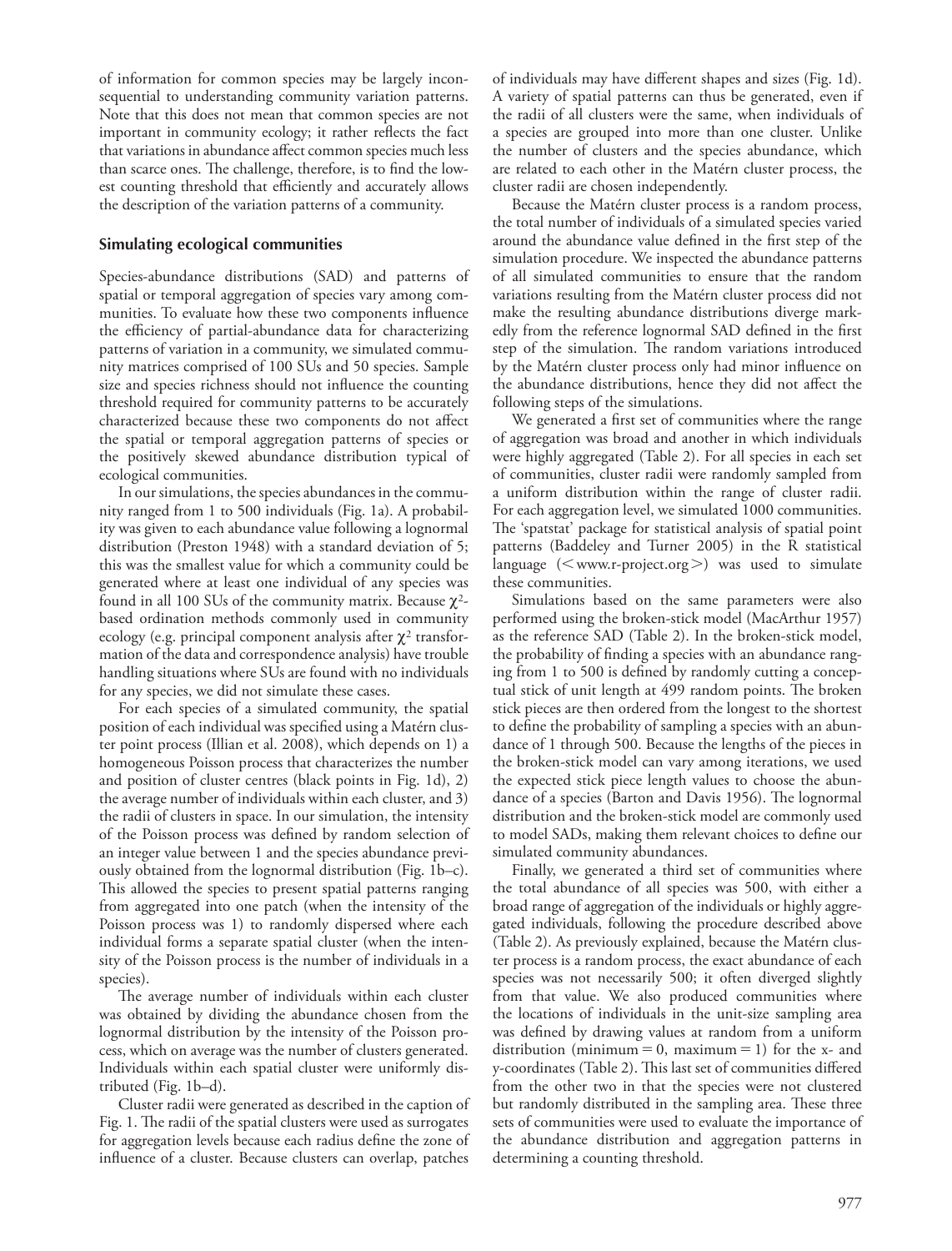

Figure 1. Diagram illustrating the steps followed to generate the abundances for one species of a simulated data table. All simulated species were constructed following this general scheme. (a) First, a species abundance distribution was used as reference, which defines the probabilities of a species to have particular numbers of individuals. Three species abundance distributions were used in all simulations (Table 2). (b) Second, a value was drawn from this species abundance distribution, defining the number of expected individuals *n* for the simulated species. (c) Third, we defined the number of spatial clusters  $p$  in which the species is distributed by randomly sampling a value between 1 and *n* (uniform distribution). (d) Fourth, in a square map of unit size, we distributed the individuals of the species (open points) using a Mátern cluster point process; the locations of the cluster centres are shown as black points. Cluster radii *r* were generated to describe species showing a broad range or a high level of aggregation (Table 2). For example, to choose a cluster radius for a highly aggregated species, we sampled a uniform distribution with minimum =  $0.01$  and maximum =  $0.02$  (Table 2). A species only had one radius size. (e) Lastly, we divided the sampling area into 100 quadrats (grey lines in d), counted the number of individuals of the species per quadrat and recorded the values in a (sampling units  $\times$  species) matrix.

The sampling area was divided into 100 non-overlapping SUs of equal size using a regular grid (Fig. 1d) and the number of individuals of each species in each SU was counted for all simulated communities (Fig. 1e). This count provided the complete-abundance community matrix. Although in these simulations the SUs completely covered the study area, this condition is not necessary for the counting approach we are

Table 2. Components used in the simulation of ecological communities.

| Species abundance                                                | Range of cluster radii for the Matérn                                                                                                              |
|------------------------------------------------------------------|----------------------------------------------------------------------------------------------------------------------------------------------------|
| distribution                                                     | cluster process                                                                                                                                    |
| Log-normal distribution $(sd = 5)$                               | $0.01-0.5$ (broad range of aggregation)                                                                                                            |
| (Preston 1948)                                                   | 0.01-0.02 (highly aggregated)                                                                                                                      |
| Broken stick model<br>(Barton and Davis 1956,<br>MacArthur 1957) | $0.01-0.5$ (broad range of aggregation)<br>$0.01 - 0.02$ (highly aggregated)                                                                       |
| 500 individuals for all species                                  | $0.01-0.5$ (broad range of aggregation)<br>$0.01 - 0.02$ (highly aggregated)<br>Individuals were uniformly distributed<br>across the sampling area |

proposing. In the 'Ecological illustration' section, we applied our procedure to an experimental research area where the SUs only covered a small fraction of the study area.

## **Correlation of all partial-abundance with the complete-abundance data**

To evaluate how much information is included in the increasingly precise partial-abundance data, we used the RV coefficient (Escoufier 1973, Robert and Escoufier 1976) to correlate the partial-abundance community matrices with the complete-abundance community matrix. The RV coefficient is defined as:

$$
RV(X,Y) = \frac{tr(XX'YY')}{\sqrt{tr((XX')^2)tr((YY')^2)}}
$$
(1)

where **X** and **Y** are two column-centred matrices with the same number of rows, *t* is the transpose of a matrix, and tr() the trace of a matrix. RV measures the co-inertia between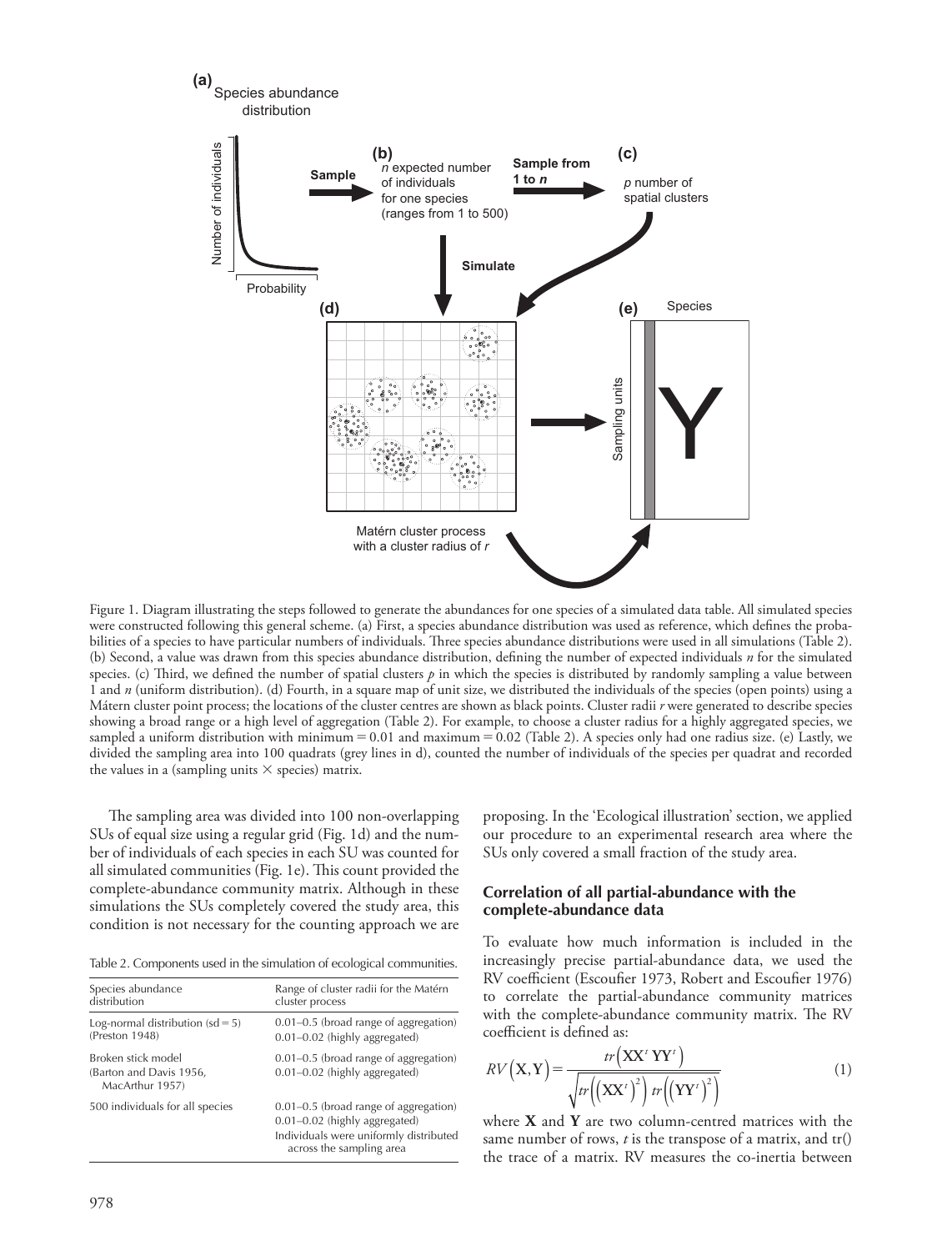

Figure 2. Simulation results of the multivariate correlation (using RV coefficient) between increasingly precise partial-abundance community data and the complete-abundance community data using raw data. The counting threshold (abscissa) is the maximum number of individuals counted for a species within a sampling unit. The ordinate represents the RV coefficients. Each panel presents the results of a set of simulated communities. In each panel, the leftmost result presents the RV coefficient associated to presence–absence data whereas the rightmost result shows the RV coefficient associated to the complete-abundance data. Light grey areas represent the 99% empirical confidence intervals of the simulation results (constructed using the 5th and 995th largest RV coefficients associated to each increasingly precise partial-abundance data, over 1000 simulations), the dark grey areas the 95% empirical confidence intervals (constructed using the 25th and 975th largest RV coefficients associated to each increasingly precise partial-abundance data), and the black lines are the medians per count threshold value.

two data matrices (i.e. the sum of the squared covariances between the two sets of variables) normalized by the total inertia in each matrix, which produces a coefficient ranging from 0 (no correlation) to 1 (perfect correlation). RV is the multivariate extension of the squared Pearson correlation coefficient. Note that although the relationships of a species with other species and the environment may be highly non-linear, it does not prevent the RV coefficient, a statistics derived from linear algebra, to efficiently capture the relationships among partial and complete-abundances because this relationship is linear.

In this paper, we exclusively use the lower bound of the 99% confidence interval to elaborate our conclusions. By using only these extreme scenarios of our simulation results, we minimize the impact of losing important information by counting too few individuals.

Figure 2 presents the correlation results between the increasingly accurate partial-abundance data (abscissa) and the complete-abundance data for the seven different sets of simulated communities. In this figure, the first four panels (a-d) highlight the results obtained from the two SADs (lognormal distribution and broken-stick model) while the remaining three panels (e-g) present communities where species are all abundant (∼500 individuals) and the aggregation patterns range from random to highly aggregated. The most

striking result was that the stronger the aggregation of species, the more individuals had to be counted to reach the same RV coefficient, compared to communities where species had a wider range of aggregation or were randomly distributed; compare panels (a) and (b), (c) and (d), (f) and (g) of Fig. 2. Another noteworthy observation was that in all simulated communities, including those in which individuals were randomly distributed in the study area (Fig. 2e), the number of individuals that needed to be counted to reach a high RV coefficient (e.g.  $> 0.9$ ) was much smaller than the maximum number of individuals per species per SU found in the complete-abundance data. In Fig. 2, this is illustrated by the long horizontal line showing an RV coefficient  $=1$ found for all sets of communities. The length of the line depends on the maximum number of individuals found for a single species at one SU in the complete-abundance data.

These results confirm our hypothesis that the effort placed on counting all individuals is not necessary to reconstruct and analyse the variance of communities. Regardless of the SAD used, one does not have to count all individuals to identify the variation patterns defining a community. We want to stress that this result has major implications because it means that all studies where the interest is to understand how species in a community vary across the sampling units (generally either in space or through time) can be carried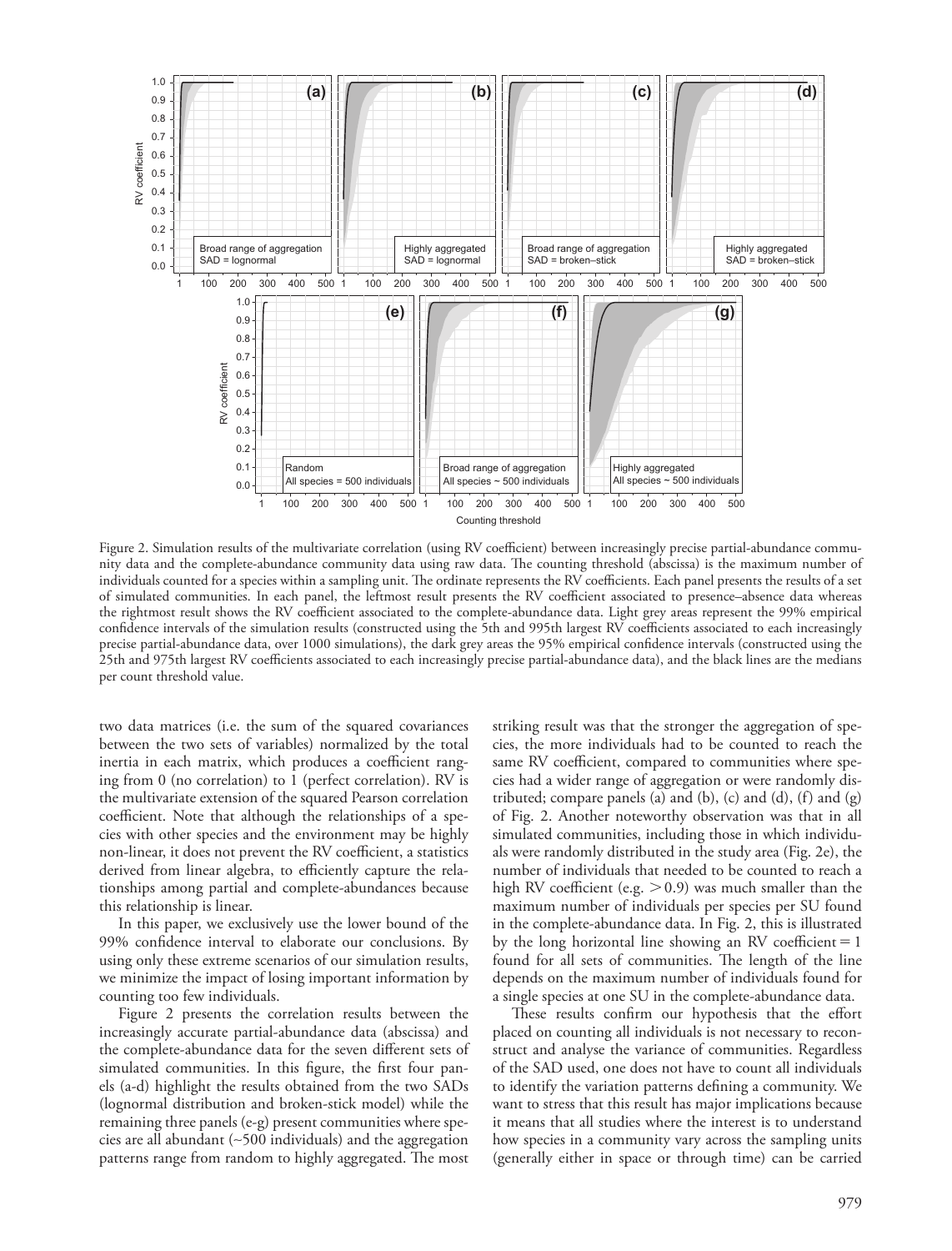out just as efficiently with a fraction of the data. This is an important observation because it implies that the counting approach we are proposing is not limited to community data, it can be applied to virtually any type of multivariate count data. In more statistical terms, all analyses of multivariate data currently carried out using simple or canonical ordinations can be performed using a reduced amount of information, with as much resolution as if all the data were used. For the remainder of this paper we will continue to present our results and interpretation in terms of ecological communities, species, and sampling units.

If we assume that the minimum RV coefficient required between partial and complete-abundance count should be at least 0.9 to give an acceptable representation of the community patterns, we can evaluate the cost of counting partialabundance data with a good level of accuracy. Note that an RV coefficient of 0.9 is way above the 0.05 threshold commonly used to evaluate the level of significance of a model. Although the 0.9 RV coefficient threshold is arbitrary, it describes a very strong correlation between partial and complete-abundance data. In the most optimistic case, where all species are composed of 500 individuals uniformly distributed over the sampling area (Fig. 2e), an RV coefficient of 0.9 is reached with a counting threshold of 7 individuals, an RV coefficient of 0.95 is attained with a counting threshold of 8 individuals, and a 0.99 RV coefficient requires a counting threshold of 11 individuals. These results are interesting because they show that with randomly distributed individuals in space or time, it is possible to be very cost-effective when counting individuals.

At the other end of our simulation spectrum, when species are all abundant (i.e. composed of ∼500 individuals) but highly aggregated (Fig. 2g), to reach a 0.9, 0.95 and 0.99 RV coefficient between partial and complete-abundance data, counting thresholds of 293, 343 and 430 individuals are needed, respectively (lower bounds of the 99% confidence intervals).

The results presented in Fig. 2 show that for the ecological situation we simulated, aggregation is the dominant factor increasing the number of individuals that need to be counted to reach a predefined RV coefficient. Thus, because species are known to aggregate in space and time, we must ask: Is this procedure applicable to natural community data?

## **Correlating partial to complete-abundance data using ecologically meaningful distances**

Multivariate analyses of communities are rarely carried out on raw count data because using raw count data is equivalent to performing an ordination (or a clustering) analysis based on Euclidean distances among SUs. Euclidean distance is appropriate to answer ecological questions focusing on phenomena that cause changes in total abundances, such as disturbances or predation, but it is ill-adapted for other types of ecological questions such as  $\beta$ -diversity assessment (Anderson et al. 2011, Legendre and De Cáceres 2013). Numerous other distances have been proposed to study patterns in community data resulting from habitat variation among SUs. Legendre and Legendre (2012, chapter 7) described many distances specifically designed for modelling a variety of ecological data.

Currently, community data are almost always analysed with tools that use distances other than the Euclidean to extract ecological patterns. A typical example is the widespread use of correspondence analysis (CA, Greenacre 2007) and its canonical counterpart CCA (ter Braak 1986), which involves the  $\chi^2$ -distance. It is important to note that the  $\chi^2$ -distance artificially gives high weights to rare species occurring only at SUs where few or no other species occur (Greenacre 2013). For this reason, prior to choosing an analysis that relies on the  $\chi^2$ -distance (e.g. CA and CCA), it is important to check the data to make sure this situation does not occur.

Aside from the  $\chi^2$ -distance, other distances are commonly used to analyse the variation of community composition data. In these instances, it becomes relevant to study how partial-abundance counts can accurately characterize the community patterns defined by complete-abundance data using distances other than the Euclidean. We can then evaluate if by using different distances the information in the complete-abundance data can be recovered by counting a smaller number of individuals of each species.

Six distances commonly used with community composition data were considered: the Hellinger (Rao 1995), chord (Orlóci 1967), species profiles (Legendre and Gallagher 2001),  $\chi^2$  (Lebart and Fénelon 1971), percentage difference (Odum 1950), and modified Gower using base 2 logarithms (Anderson et al. 2006). All these distances are well adapted to the analysis of community composition data (Legendre and Legendre 2012, chapter 7). The  $\chi^2$ -distance is widely used in ecology because it is the basis for CA and CCA. The percentage difference (also known as the Odum or, incorrectly, the Bray–Curtis distance) has been shown by Faith et al. (1987) to be well adapted to extract ecological patterns. Anderson et al. (2006) applied their transformation to the asymmetrical form of the Gower distance coefficient and called the combination the modified Gower dissimilarity (or distance). Anderson et al. (2006) transformed all abundances in a community matrix using  $1 + (logarithm)$ of the abundance), with the exception of 0s, which remain unchanged. When calculating the modified Gower distance, an increase in the base of the logarithm decreases the emphasis on abundances. For this reason, we chose the modified Gower using base 2 logarithms because any larger base of logarithm would give less importance to abundant species and thus make it easier to find a higher correlation between partial and complete-abundance data.

It is also possible to transform a community matrix in such a way that a distance other than the Euclidean is preserved in principal component ordinations. Two different approaches were followed to transform the community data (partial and complete), depending on the distance used. 1) Legendre and Gallagher (2001) have shown that the Hellinger, chord, species profiles, and  $\chi^2$ -transformations can be applied directly to a community matrix using pre-transformations, without calculating a distance. A pre-transformation is a transformation applied to a community matrix before any analyses are carried out; the transformation changes the distance preserved between SUs in analyses involving linear models, such as principal component analysis (PCA), redundancy analysis (RDA), or *K*-means partitioning. Calculating the Euclidean distance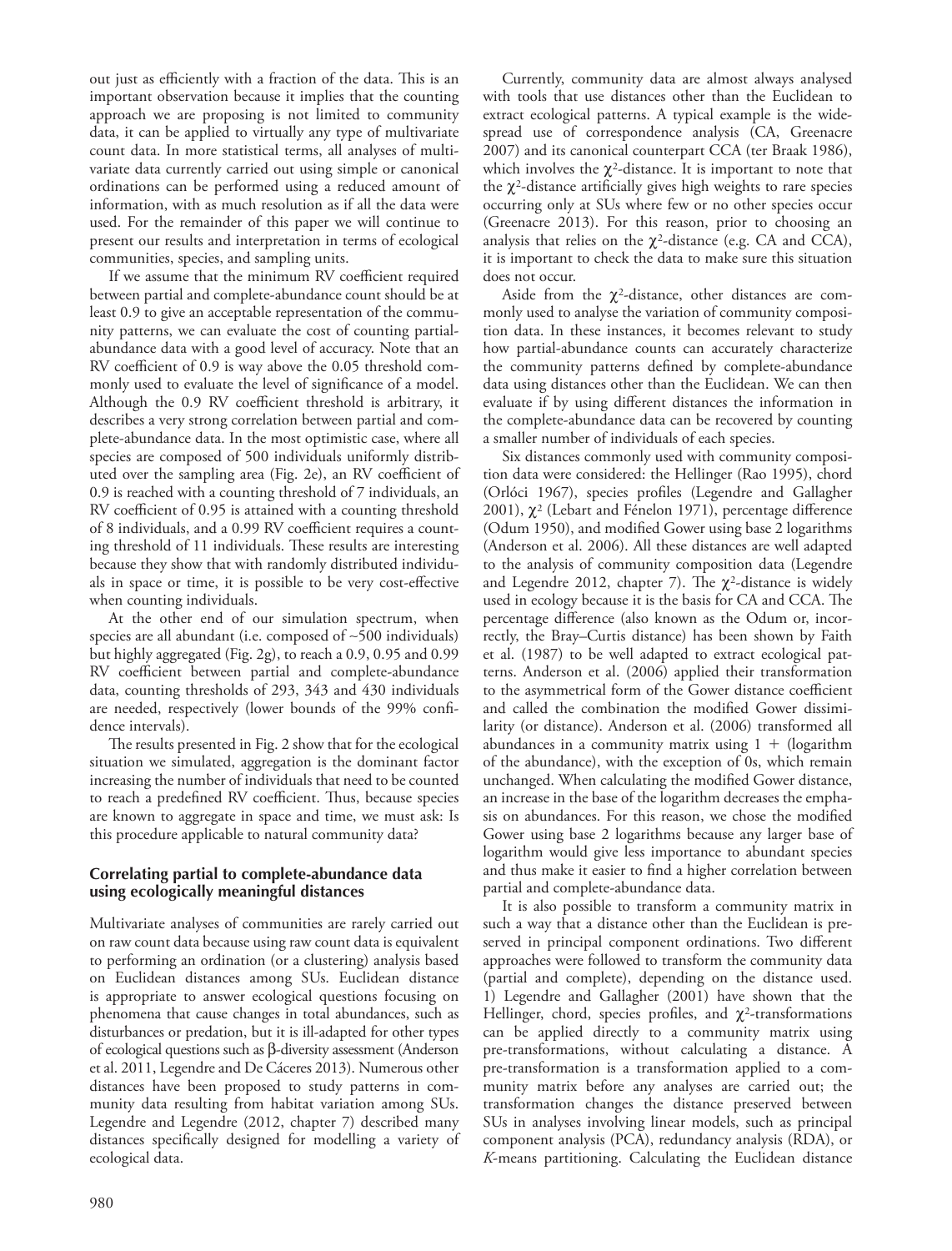of a pre-transformed community matrix yields a symmetric distance matrix where the distance between each pair of SUs is the distance corresponding to the pre-transformation. For example, the Euclidean distance of chord-transformed data yields the chord distance matrix. We thus pre-transformed all partial-abundance community data and correlated them to the pre-transformed complete-abundance community matrix using the RV coefficient. 2) The percentage difference and modified Gower distance using base 2 logarithms cannot be obtained by pre-transforming a community matrix. To compare partial and complete-abundance for these two distances, we first calculated the distance matrices for all partial-abundance community matrices and the completeabundance community matrix. We then performed a principal coordinate analysis (PCoA, Gower 1966) independently on each distance matrix (partial and complete). We used all the eigenvectors of each partial-abundance community data and correlated them with all the eigenvectors from the complete-abundance data using RV coefficients. PCoA is not used here as a dimension reduction tool, it is used to transform a distance matrix into a matrix with the same format as the original community matrix but where the species (columns of the community matrix) are replaced by eigenvectors. Performing a PCoA on percentage difference matrices, which are non-Euclidean, may generate complex eigenvectors (Legendre and Legendre 2012, section 9.3.4), which are difficult to handle. To ensure that no complex eigenvectors would be generated, we square-rooted all percentage difference distance matrices; after this transformation, the matrices are metric and Euclidean (Legendre and Legendre 2012, section 7.4.2), which ensures that no complex eigenvectors are generated in PCoA. Applying a squareroot transformation to a modified Gower distance matrix, however, may not make it Euclidean. For this reason, we added a constant equal to the largest positive eigenvalue to all values of each modified Gower distance matrix to ensure that it becomes Euclidean and that no complex eigenvectors were generated in PCoA (Gower and Legendre 1986, Legendre and Legendre 2012, section 9.3.4). This procedure is known as the Cailliez correction (Cailliez 1983). All of the calculations presented in this paragraph were performed with the vegan package (Oksanen et al. 2015), with the exception of the PCoA, which was carried out with the stats package  $(<$ www.r-project.org  $>$ ). All calculations were performed within the R statistical language.

To compare the different distances, we focused on simulated communities where the abundances of all species were large (∼500 individuals) and species were highly aggregated (Fig. 2g). We focused on this set of communities instead of any other because it required the most individuals to reach high RV coefficients between partial and completeabundance data when raw count data were used.

The results in Fig. 3 show that regardless of the transformation used, the 0.9, 0.95 and 0.99 RV coefficients between partial and complete-abundance were reached with much fewer individuals than when raw community data were used. Of the distances compared, the distance between species profiles (Fig. 3, green) required the largest number of individuals to reach the same RV coefficients between partial and complete-abundance, compared to the other distances. To reach a 0.99 RV coefficient, a counting threshold of at



Figure 3. Simulation results of the multivariate correlation (using RV coefficient) between increasingly precise partial-abundance community data and the complete-abundance community data. All species in the simulated communities were composed of ∼500 individuals and species were highly aggregated in the sampling area. The leftmost result presents the RV coefficient associated to presence–absence data for each distance whereas the rightmost result shows the RV coefficient associated to the complete-abundance data. The counting threshold (abscissa) is the maximum number of individuals counted for a species within a sampling unit. The ordinate represents the RV coefficients. The curves represent the lower bound of the 99% empirical confidence intervals of the simulation results, constructed using the 5th largest RV coefficients associated to each increasingly precise partial-abundance data.

least 350 individuals was needed. Although it is the worst result among the compared distances, it is still more efficient than using raw count data (compare to Fig. 2g) where counting 430 individuals was required.

The  $\chi^2$  (Fig. 3, orange) and Hellinger (Fig. 3, black) distances also required many individuals to reach a predefined RV coefficient. To attain the 0.99 RV coefficient, a counting threshold of 224 individuals was needed for the  $\chi^2$ -distance and of 207 for the Hellinger distance. The percentage difference (Fig. 3, blue) and chord (Fig. 3, red) distances were more efficient, requiring counting thresholds of 160 and 102 individuals, respectively, to reach a 0.99 RV coefficient between partial and complete-abundance data. For these simulated data, the best result was obtained from the modified Gower distance (Fig. 3, purple): a counting threshold of merely 9 individuals was needed to reach a 0.99 RV coefficient. The counting thresholds were calculated by referring to the lower bounds of the 99% confidence interval.

The results found with the other sets of simulated communities are presented in the Supplementary material Appendix 1. They yield the same conclusion as discussed in the two previous paragraphs, although a lower counting threshold was needed when any of the other six sets of simulated communities was used.

The results that stem from Fig. 2 and 3 clearly show that few individuals need to be counted in a community for the variation patterns to be identified. However, these results are not helpful when planning a survey because they do not suggest a counting threshold before all sites have been sampled.

#### **Pilot study: the basis for a new sampling procedure**

The generality of the results presented in Fig. 2 and 3 makes it possible to apply the same procedure to a reduced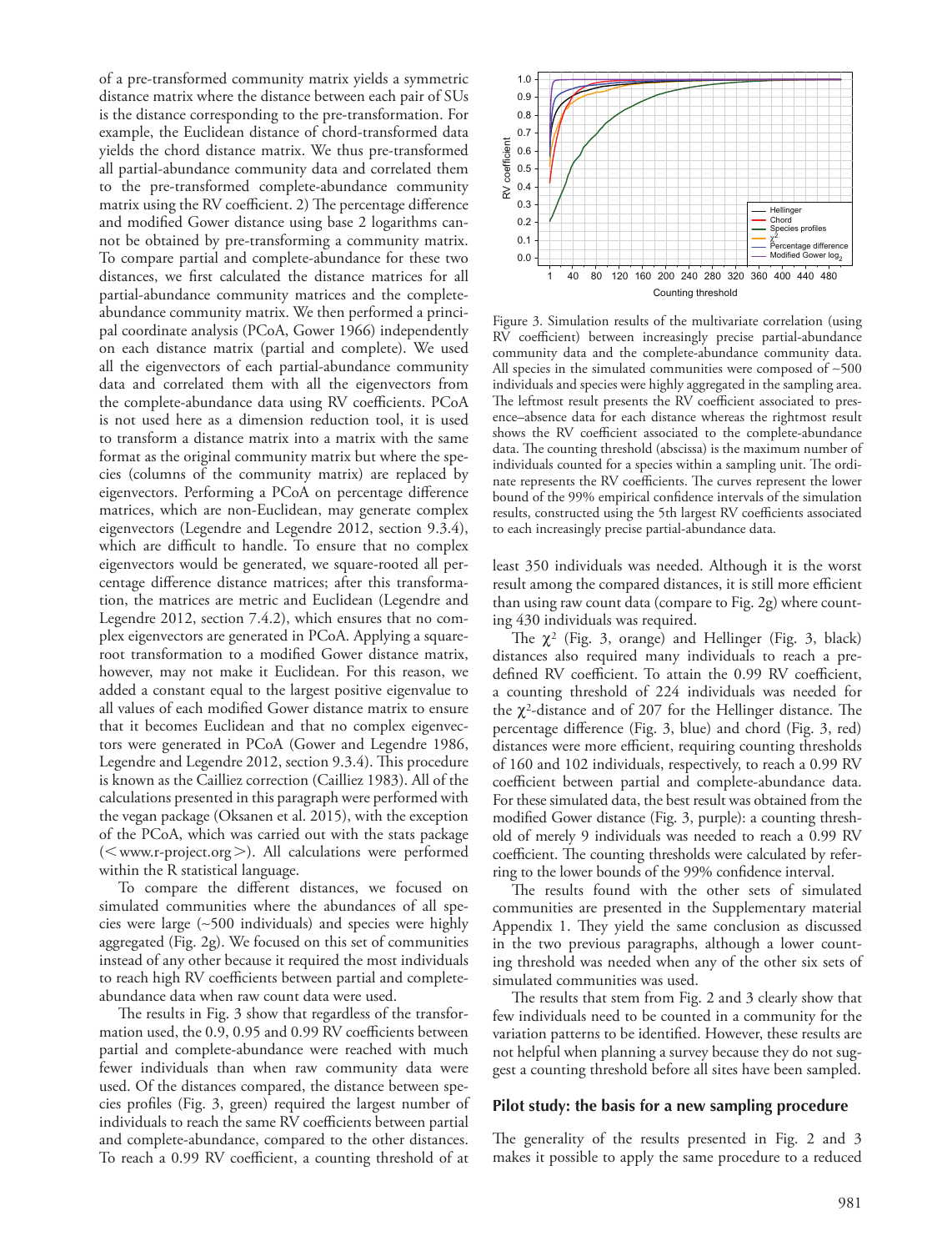number of randomly selected sampling units, in a pilot study, to estimate the counting threshold required for a sample that provides a good representation of the actual community. Pilot studies have been used to evaluate the cost in time and money to perform a survey or an experiment. In this paper, a pilot study is a study used as a reference to estimate a counting threshold. It can result from data collected during a previous sampling year, or it can include SUs selected at random among the possible sampling sites (e.g. using a random number generator to identify geographical coordinates to locate the pilot SUs within the study area), or in a systematic design in the sampling area of an on going study.

The size of the pilot study is important to infer a meaningful counting threshold. A pilot study that includes two SUs is unlikely to yield the same counting threshold as one that comprises ten SUs. From the results in Fig. 2 and 3, we know that it is possible to estimate community patterns by counting a fraction of all individuals. In this section, our goal is to evaluate the minimum number of SUs that need to be randomly sampled in a pilot study to ensure that the counting threshold associated to a particular RV coefficient can be reached.

To ensure that our simulation results can be used as a reference for studies on real communities, we estimated the counting threshold of the pilot study data by constructing a 99% empirical confidence interval from the RV coefficient correlating partial and complete-abundance of the full survey data. We consistently used the lower bound of the confidence interval. In other words, we referred to extreme cases where the number of individuals to count is large. Also, the choice of the SUs in the pilot study may considerably influence the estimation of the counting threshold, especially when the number of SUs included in a pilot study is small.

For our simulation results to be applicable to a wide range of studies, we randomly sampled SUs to be included in the pilot study 100 times. Using the communities previously simulated, we randomly generated pilot studies that included 3% of the SUs. Referring to the lower bound of the 99% confidence interval of the randomly sampled pilot studies, we correlated the increasingly accurate partial-abundance data with the complete-abundance data using RV coefficients. This is the same procedure as in the previous sections but using only information from randomly sampled pilot data. Note that the number of species in a pilot study will not affect the estimation of the counting threshold because the procedure we propose focuses on variation at the individual level. We then compared the 0.9, 0.95 0.99, 0.999 and 0.9999 RV coefficients calculated from the pilot data with the 0.9, 0.95, 0.99, 0.999 and 0.9999 RV coefficients computed from the full-survey data. We repeated the procedure using pilot studies that included 5%, 10%, 15%, …, up to 95% of the SUs. This procedure was carried out for each set of simulated communities and using all distances considered in the previous section.

In our simulations, we know the abundance and aggregation patterns of the sampled species because these parameters formed the basis of our artificial communities. However, such patterns are difficult to evaluate using only data obtained from a pilot study. For this reason, in our interpretation of Fig. 4 and Supplementary material Appendix 2 Fig. A2.1– A2.7, we consistently selected the number of SUs where the survey-wide RV coefficient calculated between partial and complete-abundance data was exceeded. This ensured that the survey-wide RV coefficients between partial and complete-abundance were reached even in the most difficult scenarios.

Figure 4 presents the worst scenarios we simulated for the different distances compared. For the Hellinger, chord,  $\chi^2$  and percentage difference distances, these results were obtained from the set of communities where the abundance of each species was large (∼500 individuals for each species) and species had a broad range of aggregation levels. For the distances between species profiles and modified Gower distance calculated with base 2 logarithms, the worst scenario was obtained with the set of communities where the abundance of each species was large (∼500 individuals for each species) and species were highly aggregated. Focusing on the worst cases makes our interpretation of these results more conservative and makes these simulation results applicable to a broader range of studies. From these results, the modified Gower distance shows a clear advantage over the other dissimilarities. It is the only distance where by using a pilot study that includes only 3% of the SUs, the survey-wide 0.95 RV coefficient calculated between partial and completeabundances can be attained. The RV coefficient calculated between partial and complete abundances within the pilot study data needs to be at least 0.9999 for the survey-wide 0.95 RV coefficient to be reached when using the modified Gower distance. To reach a survey-wide 0.99 RV coefficient, a pilot study covering at least 15% of the study area needed to be surveyed with a pilot study where a 0.999 RV coefficient was used as a reference. If a survey-wide RV coefficient above 0.999 is required, the modified Gower is the only distance that is worth using because it is the only dissimilarity that makes it possible to reach this very high level of accuracy with a pilot study.

The percentage difference is the next best choice of distance after the modified Gower distance. We can expect that by using 35% of the study area it is possible to reach a survey-wide 0.95 RV coefficient if we refer to the pilot study 0.9999 RV coefficient.

The chord distance is also interesting because with a pilot study that includes 75% of the survey area, a survey-wide 0.99 RV coefficient can be obtained when referring to the 0.9999 RV coefficient calculated from the pilot study. The Hellinger- and  $\chi^2$ -distances and the distance between species profiles required that a pilot study included, respectively, 65%, 75% and 85% of the SUs to reach a surveywide 0.95 RV coefficient using the 0.9999 RV coefficient obtained from the pilot study data.

As for the Euclidean distances, if one needs to use it to extract community patterns, it is preferable to use a pilot study that is at least as large as the surveyed area. For example, using data collected in the same study area during a previous year on the same group of organisms could serve as a reference pilot study. In the 'Ecological illustration' section, we show how data from a previous year can be used as a pilot study to estimate a counting threshold.

The results discussed above represent the worst-case scenarios of our simulations. Because species abundance distributions are always positively skewed for ecological communities, one can refer to the results obtained from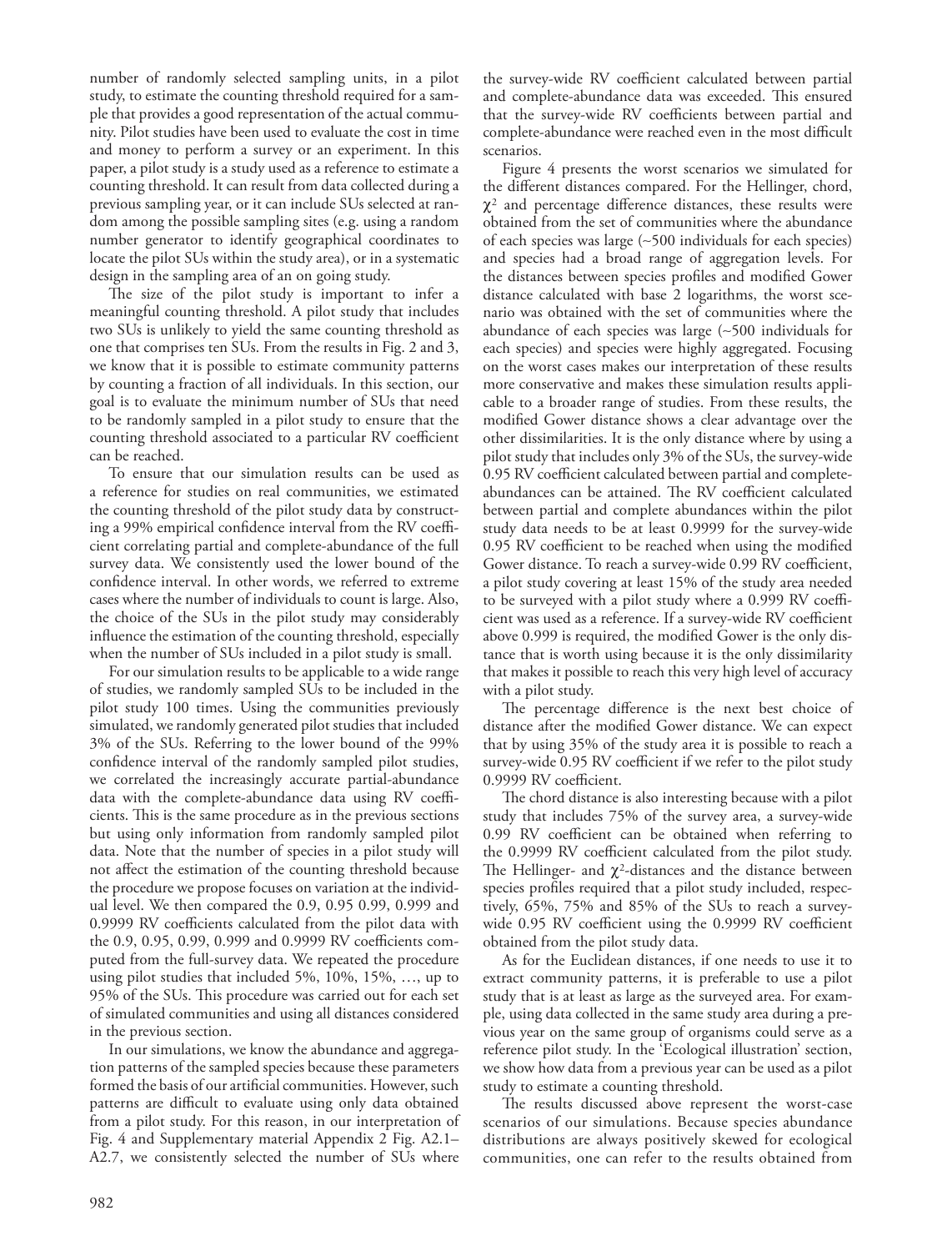

Figure 4. Percentage of the sites required in a pilot study (abscissa) to accurately estimate the number of individuals that need to be considered when sampling partial abundances. In this figure, we focus on six distances and show the number of individuals (ordinate) needed to meet RV coefficients of 0.9, 0.95, 0.99, 0.999 and 0.9999 calculated between partial and complete-abundance data. The ordinates were log-transformed for visual clarity. The species in the simulated communities were all composed of ~500 individuals and the range of their spatial aggregation level was broad for the Hellinger (a), chord (b),  $\chi^2$  (d) and percentage difference distances (e) while the spatial aggregation level was high for the distance between species profile (c) and modified Gower distance with base 2 logarithms (f). The survey-wide RV coefficients are represented by dotted lines; they are the lower bounds of the 99% confidence intervals of the simulations results presented in Fig. 3 and Supplementary material Appendix 1. The full lines represent the RV coefficients between partial and complete-abundance calculated using the pilot study data. TTo obtain the pilot study RV coefficient, the number of sampling units associated to the percentage (%) of sites to be included in the pilot study was randomly sampled 100 times. From this sample, the lower bound of the 99% confidence interval was used to obtain the pilot study RV coefficient. This procedure was carried out for pilot studies that included 3%, 5%, 10%, ..., to 95% of the study area."

simulated communities where the species abundance distributions follow a lognormal distribution or a broken-stick model (Supplementary material Appendix 2 Fig. A2.1–A2.7). However, these simulations should only be used as references if all species sampled in a community are used. In any case, it is preferable to refer to the scenario where the number of SUs to sample is the largest, as we did in this section.

#### **Ecological illustrations – boreal forest ground beetles (Carabidae)**

To illustrate how this new method can be applied to real ecological data, we used data about boreal Carabidae. In that study, 196 sites were sampled using pitfall traps (Spence and Niemelä 1994) in a near-regular grid of 70 km2 of mature boreal forest at the Ecosystem Management Emulating Natural Disturbances (EMEND) research site in northwestern Alberta, Canada (Bergeron et al. 2011, 2012, Blanchet et al. 2013). The data include 9869 individuals pertaining to 45 carabid species. *Calathus advena* was the most abundant at any single site with 128 individuals.

By using data from all sites, we first estimated the counting threshold for future studies assuming that the only information available is the species abundance gathered from the 196 sites presented above. We then estimated the counting threshold that would be needed to extract the patterns found in this carabid assemblage. We made both estimations using all distances considered previously.

When sampling is carried out using pitfall traps, it is common to correct for disturbances (e.g. flooding of traps) by dividing the abundance of each species by the number of days a trap was active. The procedure proposed in this paper is unaffected by such normalization because the time for which a trap was active remains constant regardless of the number of individuals of a species counted in a trap. In other words, the normalization does not affect the calculation of the counting threshold. For this reason, we can omit any normalizing procedure applied on the SUs when estimating the counting threshold.

Using all beetles sampled at the 196 sites as a pilot study, we estimated that with a counting threshold of 10 individuals, a 0.9 RV coefficient can be reached with all distances compared in this study except for the Euclidean distance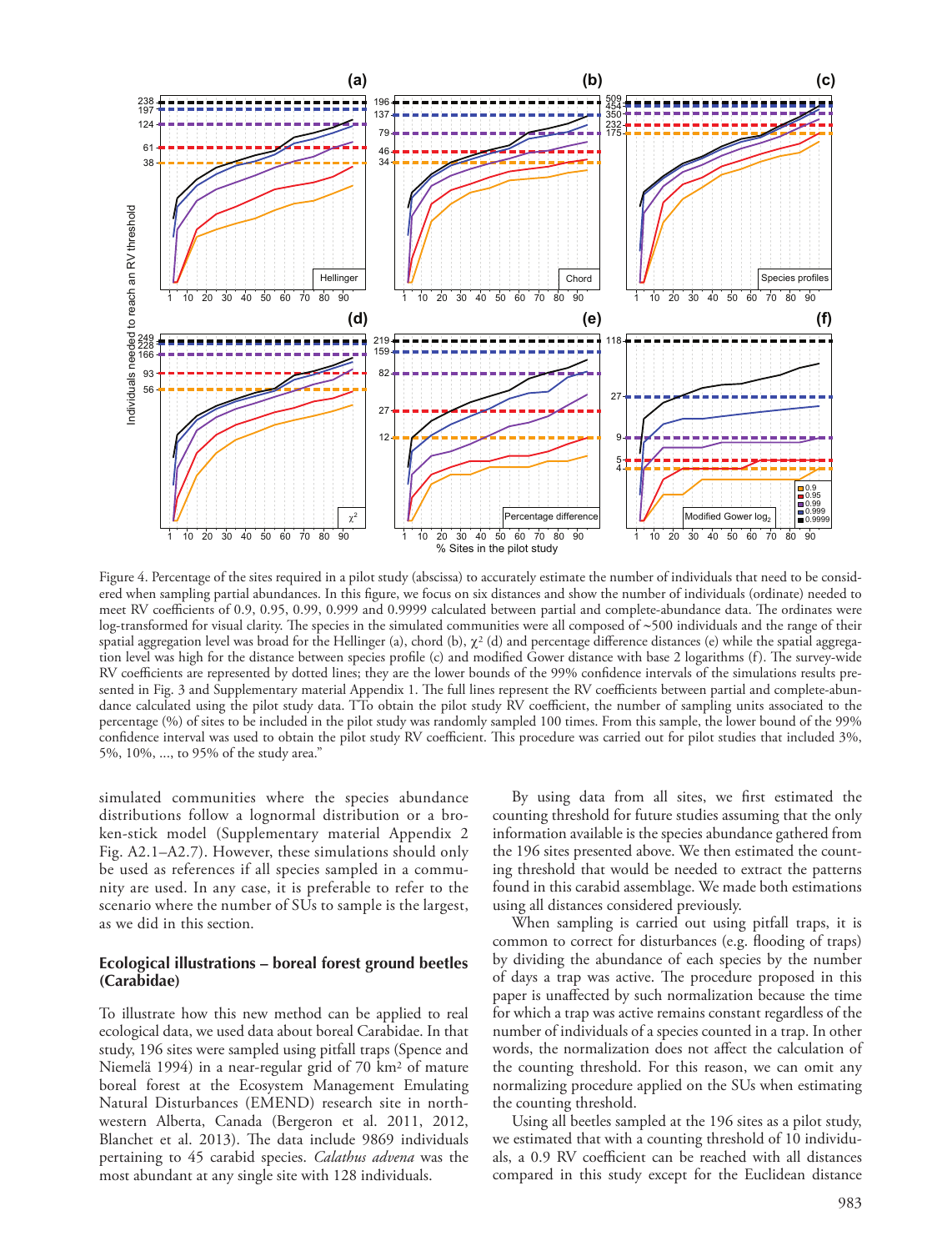(Table 3). This counting threshold of 10 individuals can be used for any future carabid study carried out on the EMEND landscape that includes up to 196 sites. However, when for example the Hellinger and modified Gower (log base 2) distances are used, an RV coefficient higher than 0.95 can be reached by counting up to 10 individuals per species. If the  $\chi^2$ -distance is used, an RV coefficient of at least 0.99 can be attained with a counting threshold of 10 individuals. Note that this result is an artefact of the  $\chi^2$ -distance, which gives high weights to rare species occurring only at SUs where few or no other species occur, as explained in the 'Correlating partial to complete-abundance data using ecologically meaningful distances' section.

To illustrate the implication of the previous result for ecologists, we compared two PCAs carried out with the Hellinger pre-transformation using Procrustes analysis (Gower 1971). The first PCA was carried out on the complete-abundance data while the other was performed on partial-abundance data with a counting threshold of 10 individuals. The comparison of the first two PCA axes is presented in Fig. 5. In a nutshell, although there are some differences between the partial and complete-abundance data, the differences are minimal and would not influence in any way the interpretation of the results. This means that any ecological question where the variation in the data needs to be interpreted (e.g. using ordinations) can be answered with partial-abundance data, as it can with complete-abundance data, as long as the procedure described in this paper to choose a good RV threshold is followed. For this example, the RV coefficient was 0.967. With a counting threshold of 10 individuals, 58.76% of the individuals were counted.



Figure 5. Procrustes plot comparing the first two axes of a principal component analysis (PCA) carried out on the Hellinger transformed data using complete-abundances as the target dataset (open circles) and the Hellinger transformed data using partial-abundance with a counting threshold of 10 individuals as the rotated dataset (black circles). Line segments show the differences in positions of SUs between the partial and complete-abundance data. The RV coefficient between the partial and complete abundance was 0.967.

As can be logically expected, when more individuals are counted, a higher RV coefficient can be reached. For example, with a counting threshold of 21 individuals, a 0.99 RV coefficient can be attained if the Hellinger and modified Gower (log base 2) distances are used.

These counting thresholds can be translated into cost-effectiveness by evaluating the number of individuals that would be counted in total to reach a predefined RV coefficient if the same 196 sites were sampled. For example, to reach a 0.9 RV coefficient with the modified Gower distance (log base 2), a total of 3513 individuals would have to be counted. This is 35.6% of all the individuals counted for the full survey. This evaluation of cost-effectiveness shows it is possible with real ecological data to be more efficient, by counting only a subset of all the individuals.

Assume now that we want to plan a survey where 200 sites are sampled to study the carabid assemblage on the EMEND landscape, as was the original plan for the carabid study (Bergeron et al. 2011), but that no previous data is available to evaluate a counting threshold. To estimate the counting threshold, we first have to decide the particular distance measure with which all analyses will be performed. We chose the percentage difference distance for this example because Bergeron et al. (2011) used it to analyse the same data. Referring to the simulation results in Fig. 4e, we know that 20 randomly selected sites (10% of the sampling area) are required to estimate the counting threshold for a survey-wide 0.9 RV coefficient between partial and complete-abundance data by referring to the pilot study 0.9999 RV coefficient calculated between partial and completeabundance data. Because the results in Fig. 4 present extreme cases, it is highly unlikely that the 20 sites chosen in the pilot study will not reach the minimum number of individuals required to reach a survey-wide 0.9 RV coefficient. In fact, it is likely that the pilot study will show numbers of individuals larger than the minimum required. As an example, if we randomly choose 20 sites in the study area 1000 times and evaluate the counting threshold by referring to a 0.9999 RV coefficient for all iterations, we can estimate that 70 would be the average number of individuals necessary as our counting threshold. This counting threshold is much larger than the 9 individuals required when we have information from the whole data set (Table 3). It is comforting that the pilot study is proposing a number of individuals much larger than the minimum number required if the survey-wide data were considered.

#### **Discussion**

Counting partial-abundance data is a cost-effective approach for sampling ecological communities. Because of its flexibility, the approach proposed in this paper makes it possible for researchers to decide the accuracy they want to have in the data they collect and then to reduce (or increase) the sampling effort to achieve this accuracy. We would like to reemphasize here that an RV coefficient of at least 0.9 should be used to have a high enough level of accuracy and that although the 0.9 RV coefficient is an arbitrary threshold it describes very strong correlation.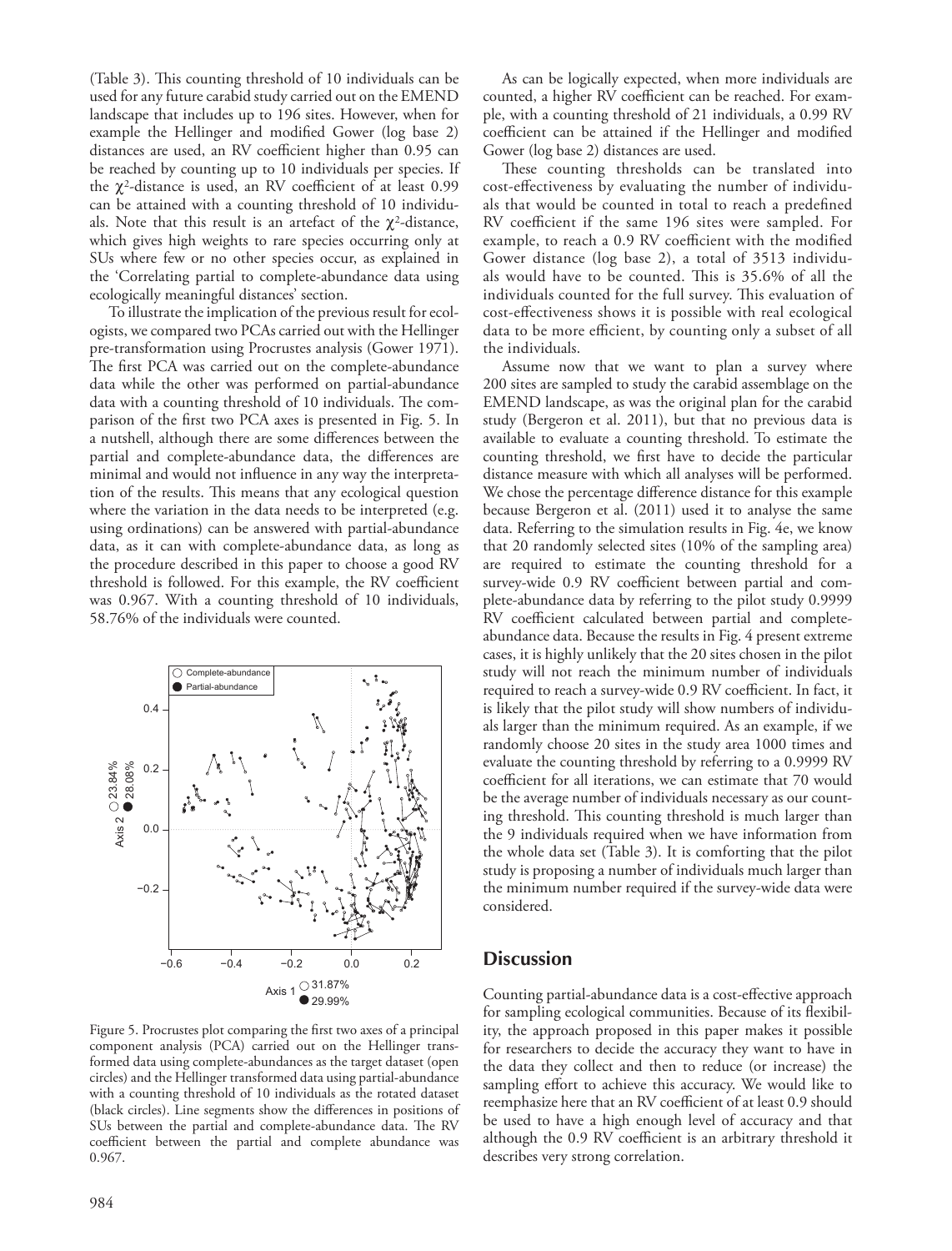Table 3. Counting threshold (top values of each table cell) and percentage of the whole data needed to reach a predefined RV coefficient (lower values of each table cell) for the ecological illustration on Carabidae.

|                                                              | RV threshold    |      |                            |               |                      |  |
|--------------------------------------------------------------|-----------------|------|----------------------------|---------------|----------------------|--|
|                                                              | 0.9             | 0.95 | 0.99                       | 0.999         | 0.9999               |  |
| Euclidean                                                    | 49<br>$95.26\%$ | 66   | 96<br>97.68% 99.30%        | 116<br>99.85% | 124<br>99.96%        |  |
| Hellinger                                                    | 4               | 8    | 21<br>35.60% 52.80% 78.83% | 48<br>95.02%  | 85<br>98.95%         |  |
| Chord                                                        | 9               | 15   | 35<br>55.91% 69.90% 90.14% | 74<br>98.28%  | 102<br>99.48%        |  |
| Distance between 10<br>species profiles 58.76% 71.59% 91.13% |                 | 16   | 37                         | 78            | 105<br>98.56% 99.57% |  |
| $\chi^2$                                                     | 3               | 5.   | 8<br>29.49% 40.79% 52.80%  | 16<br>71.59%  | 34<br>89.61%         |  |
| Percentage<br>difference                                     | 9               | 16   | 34<br>55.91% 71.59% 89.61% | 68<br>97.84%  | 101<br>99.45%        |  |
| Modified Gower<br>log <sub>2</sub>                           | $\overline{4}$  | 5    | 13<br>35.60% 40.79% 65.97% | 28<br>85.63%  | 46<br>94.51%         |  |

In our simulations, we showed that it was possible to estimate a counting threshold by using as few as 3% of the SUs. Although our results lead us to believe that, up to a certain extent, a larger pilot study points to a smaller counting threshold, it is left at the discretion of the researcher to consider a larger number of SUs in the pilot study. However, for surveys where the number of SUs to be sampled is small, a pilot study should include a minimum of 5 SUs to ensure that the chance of sampling too few individuals is low.

Although we tried to make our simulations as general as possible, it was not possible to simulate all possible cases found in nature (Milligan 1996). Of the choices we made, we decided to simulate species communities so that it would never happen for an SU to be empty. Although it can be common for such SUs to occur, it is technically challenging to deal with these data because commonly used approaches in community ecology such as CA or CCA do not handle such data well. This problem is beyond the scope of the paper.

Pilot studies are at the core of the procedure we are proposing in this paper. If in the pilot study the counting threshold calculated seems too low, considering more SUs in the pilot study should improve the estimation of the counting threshold. Because the information gained in the pilot study may be included in the full study, the cost of considering additional SUs in the pilot study is not as important as it would be if it were carried out independently from the survey-wide study. Moreover, if the SUs considered in the pilot study present a surprisingly low number of individuals, these SUs should be quick to count compared to SUs with larger abundances, making the effort to include new SUs in the pilot study less of a constraint.

Counting partial-abundance data in a pilot study may be easy or difficult depending on the survey design and the organisms sampled. For example, if individuals are collected in the field and brought to a laboratory for sorting, identification, and counting, it is easy to re-evaluate the counting threshold with a minimum of effort because all pilot study SUs are readily available. Insects, mites, and spiders are typical examples of organisms that allow such flexibility because they are usually sampled in traps, and when sorting is carried out all trap contents are easily accessible. Conversely, if organisms need to be recorded in the field (e.g. trees or birds), a pilot study would need to be carried out before the full-scale survey begins. However, as explained in the previous paragraph, the time spent on the pilot study is not usually lost because the data collected while carrying out the pilot study can often be included in the final data set. Moreover, as we have shown, the pilot study will make it possible to be much more cost-effective when surveying.

We have also shown that the distance function used to analyse the data can have tremendous impact on the number of sites to consider in a pilot study. In that instance, it becomes important to choose the distance with which all analyses will be carried out before sampling the community. For simple and canonical ordinations, it is common for researcher to be ambivalent about the choice of dissimilarity to use. This confusion is justified at least for canonical ordinations where the differences obtained by using one distance or another are usually minor (Blanchet et al. 2014).

Our recommendation to users is to first determine which distances one wants to consider. Then, using survey results from a pilot study, compute the counting thresholds corresponding to the selected value of RV corresponding to the different distances in the selected set, and choose for the full-scale study the distance that provides the lowest counting threshold. The detailed properties of the different distances, in terms of their ability to reproduce the variation of the complete data in statistical analyses of community variation, remain to be investigated in further simulation studies involving different types of communities. Statistical and other properties of dissimilarity coefficients that are of importance for the study of  $\beta$ -diversity have been described by Legendre and De Cáceres (2013).

It is likely that in the pilot study as well as for the entire survey, some species have been missed. The distances we compared in this paper are known not to be sensitive to rare species, so that if a species is absent from the sampling or only a few individuals were found, the counting threshold will not be affected. The  $\chi^2$ -distance is the only exception because it is known to give high weight to rare species (Legendre and Legendre 2012, p. 308), making the use of this distance conceptually problematic when estimating a counting threshold. This distance also lacks an important property for  $\beta$ -diversity assessment: with that distance, two sites without species in common do not necessarily have the largest dissimilarity.

In addition, because the counting procedure we proposed is carried out on individuals, species missed in the pilot study can be accounted for in the full survey without any associated counting problems. This also means that if the interest of a study is to estimate species richness, the counting approach proposed here does not prevent such undertaking.

Nowadays, studies in community ecology are focussing not only on species richness, but also on the processes of the variation from site to site. Ordinations allow ecologists to study the main axes of variation in community data. Canonical ordinations and multivariate analysis of variance allow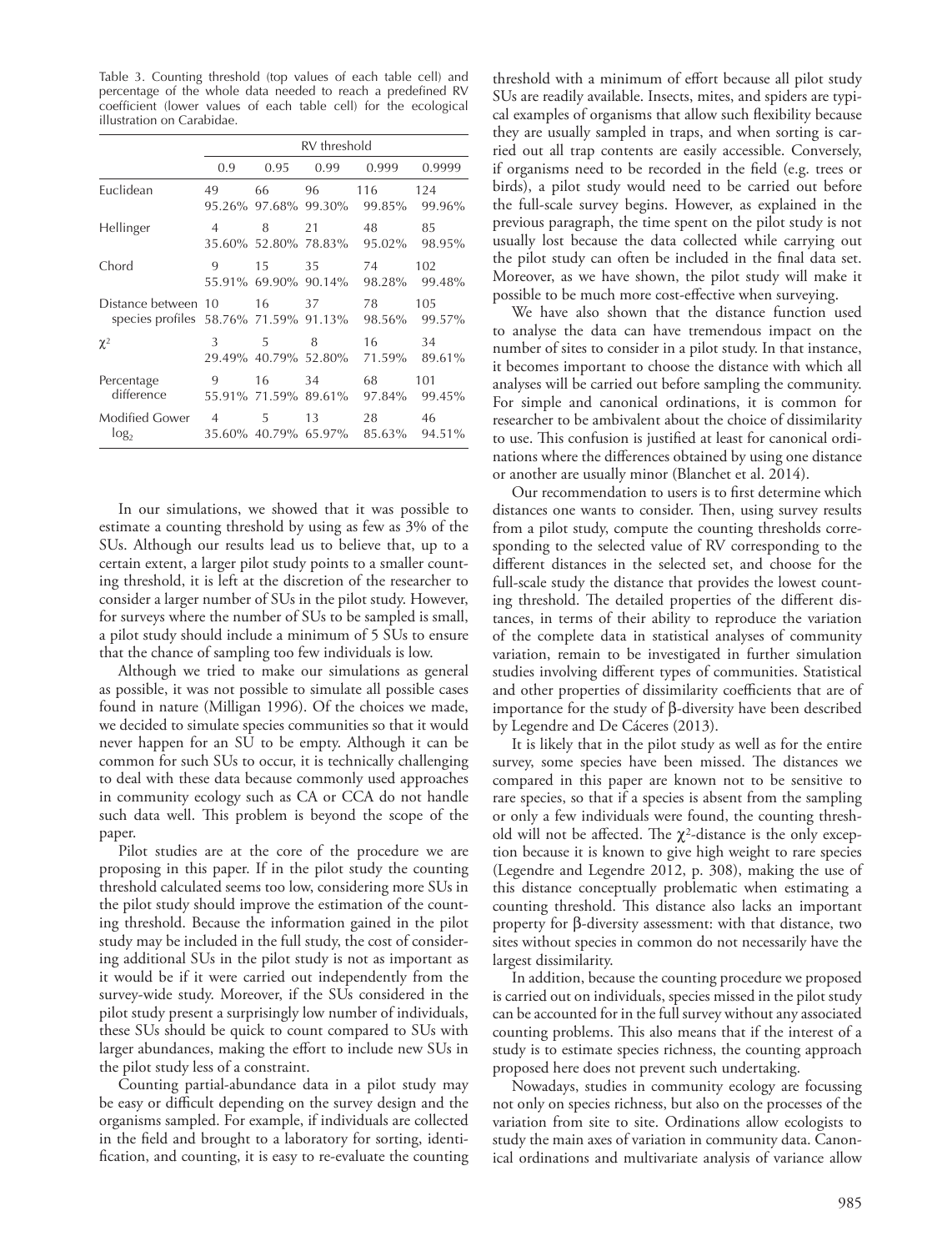them to test specific hypotheses about the processes involved in community variation. That variation can be decomposed and studied at different spatial/temporal scales by canonical analysis on spatial/temporal eigenvectors (Dray et al. 2006, Legendre and Gauthier 2014). New indices decompose the dissimilarity among sampling units into replacement and richness difference components (Legendre 2014). All these new methods of analysis can be applied to completeabundance and partial-abundance data.

The counting procedure we propose in this paper applies to a broad range of ecological surveys, but not to all of them. If the group of studied species are challenging to identify because little is known about this group or because extensive manipulations of each individuals is required to make sure the species was well identified, it may become irrelevant to use the proposed counting approach. In such circumstances, all individuals would need to be considered anyway. For example, the counting procedure cannot be applied to insect groups that can only be accurately identified through a dissection of their genitals because each animal needs to be handled individually for identification. If they are not dissected, they cannot be identified properly. However, in many cases trained researchers can readily identify organisms to the species level without having to extensively manipulate each individual. In a nutshell, our counting approach can be used for any group of organisms where individuals can easily be identified and counted.

A situation where our counting approach should not be used is when the goal of the study is to assess species abundance patterns for a group of species, e.g. through species-abundance distributions. Because our counting procedure limits the number of individuals to account for, if used in such a context, it would invariably lead to incorrect results for abundant species which have not been sampled to their full extent.

The counting procedure we proposed in this paper does not impose any constrain on the analyses carried out on the data aside from the distance used to define the counting threshold. The reason why this statement can be made with such certainty is because we used the RV coefficient to make the comparisons. As explained in the section 'Correlation of all partial-abundance to the complete-abundance data', the numerator of the RV coefficient is the sum of the squared covariances between two data matrices. So, if for example the RV coefficient between the partial and complete-abundance community data is 0.9, any data analyses focussing on variation in species abundance across sites using the partialabundance data will be within a 90% confidence interval of the result that would be obtained with the completeabundance data. This means that as long as the distance used to define the counting threshold is preserved, any ordination (simple or canonical), or variations of these methods, can be applied without losing interpretability of the results. It is however important to stress that since partial abundances are used, variation due to the counting threshold should be taken into account, as explained above.

The method proposed in this paper builds on the idea that for a sampling unit where there are a lot of individuals, it is not the absolute 'true' number of individuals found at the SU that is important, but the fact that there are many. The counting approach we are proposing focuses on finding a way to define how many individuals are enough to still gain unbiased knowledge about the variation among sampling units. Our counting procedure also accounts for the species that occur scarcely throughout the sampling area. Just knowing where these scarce species occur would likely lead to the same conclusions as knowing their abundance, simply because of their scarce distribution. Blanchet et al. (2014) discussed the importance of analysing presence–absence and abundance community data independently because it often produces a better understanding of the ecology of the species.

In this paper, we showed that using prior information from a pilot study to evaluate community patterns can be useful to increase cost-effectiveness while minimizing the loss of information. The proposed counting procedure has the potential to be applied to numerous types of studies within and outside the scope of ecology. In ecology, it can be valuable for large-scale monitoring studies such as the Alberta Biodiversity Monitoring Institute project (Boutin et al. 2009). Another interest of the method proposed in our paper is that governmental surveys could be carried out at lower costs, and thus could be made more extensive through space and time with the same budget constraints. In some studies involving organisms whose sizes differ greatly, biomass data can be used instead of abundances, and it is possible to evaluate a counting threshold on biomass data using the approach described in this paper. Our approach is also applicable to landscape genetics where gene (or marker, etc.) frequencies in local populations are used instead of species frequencies. Since the lab work is costly in genetic studies, our approach could lead to important savings of technician time and materials. Although our counting approach has been presented mainly in the context of terrestrial surveys, it can be applied as well to aquatic communities (e.g. counts of landings in fisheries studies). Outside the scope of ecology, it can be applied to any situation where many count variables are describing a number of SUs.

*Acknowledgements –* We are grateful to John R. Spence, Dave W. Roberts, Mark A. Lewis and Ilkka Hanski for insightful comments on early drafts of the manuscript. This research was supported by NSERC grants to F. He and P. Legendre. The procedures presented in this paper have been implemented in the countComm R package which can be found at the following webpage: <www.numericalecology.com>.

# **References**

- Anderson, M. J. et al. 2006. Multivariate dispersion as a measure of beta diversity. – Ecol. Lett. 9: 683–693.
- Anderson, M. J. et al. 2011. Navigating the multiple meanings of beta diversity: a roadmap for the practicing ecologist. – Ecol. Lett. 14: 19–28.
- Anderson, R. M. 1965. Methods of collecting and preserving vertebrate animals. – Dept of the Secretary of State.
- Baddeley, A. and Turner, R. 2005 spatstat: an R package for analyzing spatial point patterns. – J. Stat. Soft. 12:1–42. R package ver. 1.41-1.
- Barton, D. E. and Davis, F. N. 1956. Some notes on ordered random intervals. – J. R. Stat. Soc. B Met. 18: 79–94.
- Bergeron, J. A. C. et al. 2011. Landscape patterns of species-level association between ground-beetles and overstory trees in boreal forests of western Canada (Coleoptera, Carabidae). Proc. Symp. honoring the careers of Ross and Joyce Bell and